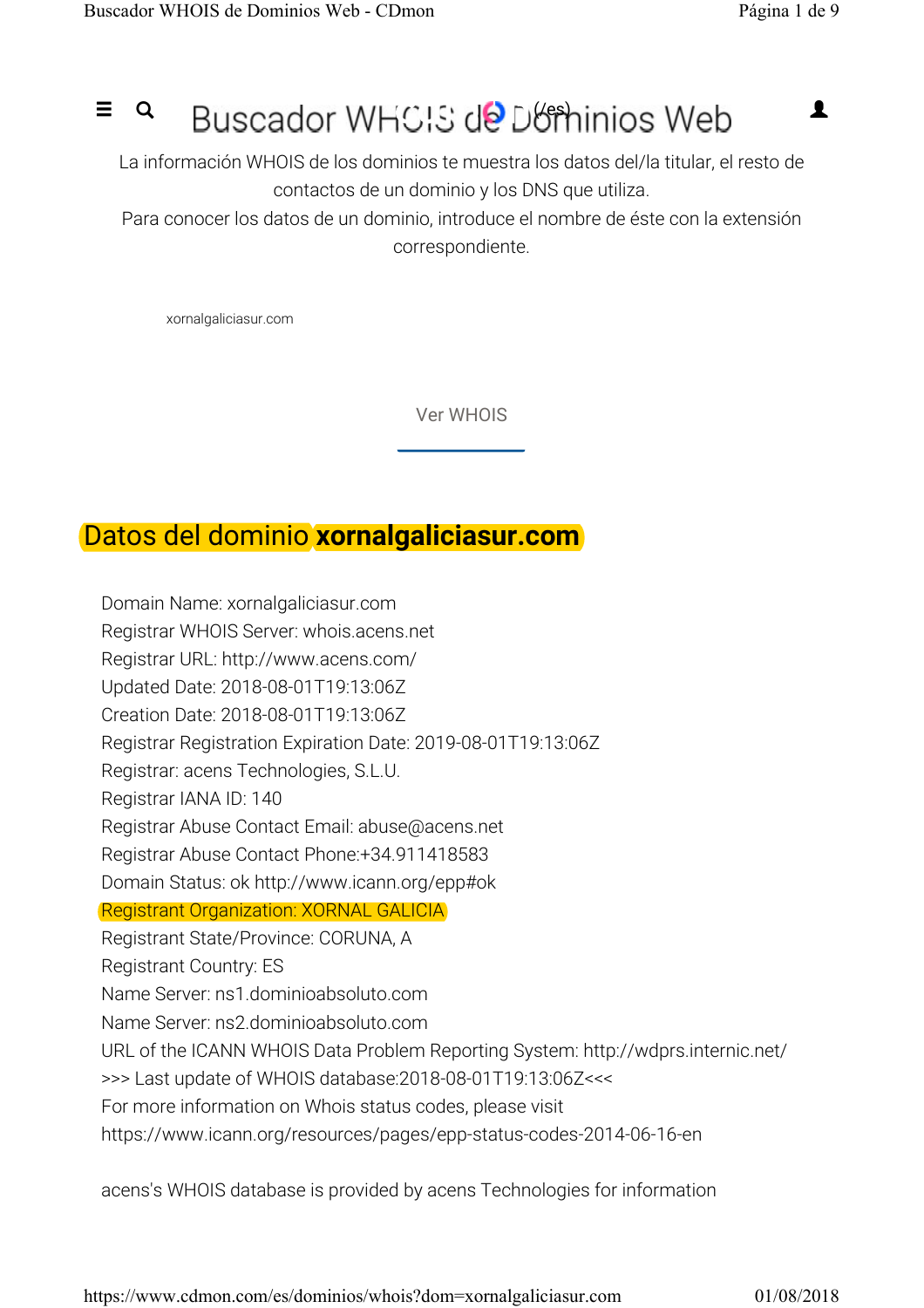registration record.  $\triangleq$  a domain name

Acens makes this information available "as is," and does not guarantee its accuracy.

By submitting a WHOIS query, you agree that you will use this data only for lawful purposes and that, under no circumstances will you use this data to: (1) allow, enable, or otherwise support the transmission of mass unsolicited, commercial advertising or solicitations via direct mail, electronic mail, or by telephone; or (2) enable high volume, automated, electronic processes that apply to acens (or its systems). The compilation, repackaging, dissemination or other use of this data is expressly prohibited without the prior written consent of acens. acens reserves the right to modify these terms at any time. By submitting this query, you agree to abide by these terms.

NOTE: THE WHOIS DATABASE IS A CONTACT DATABASE ONLY. LACK OF A DOMAIN RECORD

Domain Name: xornalgaliciasur.com Registrar WHOIS Server: whois.acens.net Registrar URL: http://www.acens.com/ Updated Date: 2018-08-01T19:13:06Z Creation Date: 2018-08-01T19:13:06Z Registrar Registration Expiration Date: 2019-08-01T19:13:06Z Registrar: acens Technologies, S.L.U. Registrar IANA ID: 140 Registrar Abuse Contact Email: abuse@acens.net Registrar Abuse Contact Phone:+34.911418583 Domain Status: ok http://www.icann.org/epp#ok Registrant Organization: XORNAL GALICIA Registrant State/Province: CORUNA, A Registrant Country: ES Name Server: ns1.dominioabsoluto.com Name Server: ns2.dominioabsoluto.com URL of the ICANN WHOIS Data Problem Reporting System: http://wdprs.internic.net/ >>> Last update of WHOIS database:2018-08-01T19:13:06Z<<< For more information on Whois status codes, please visit https://www.icann.org/resources/pages/epp-status-codes-2014-06-16-en

acens's WHOIS database is provided by acens Technologies for information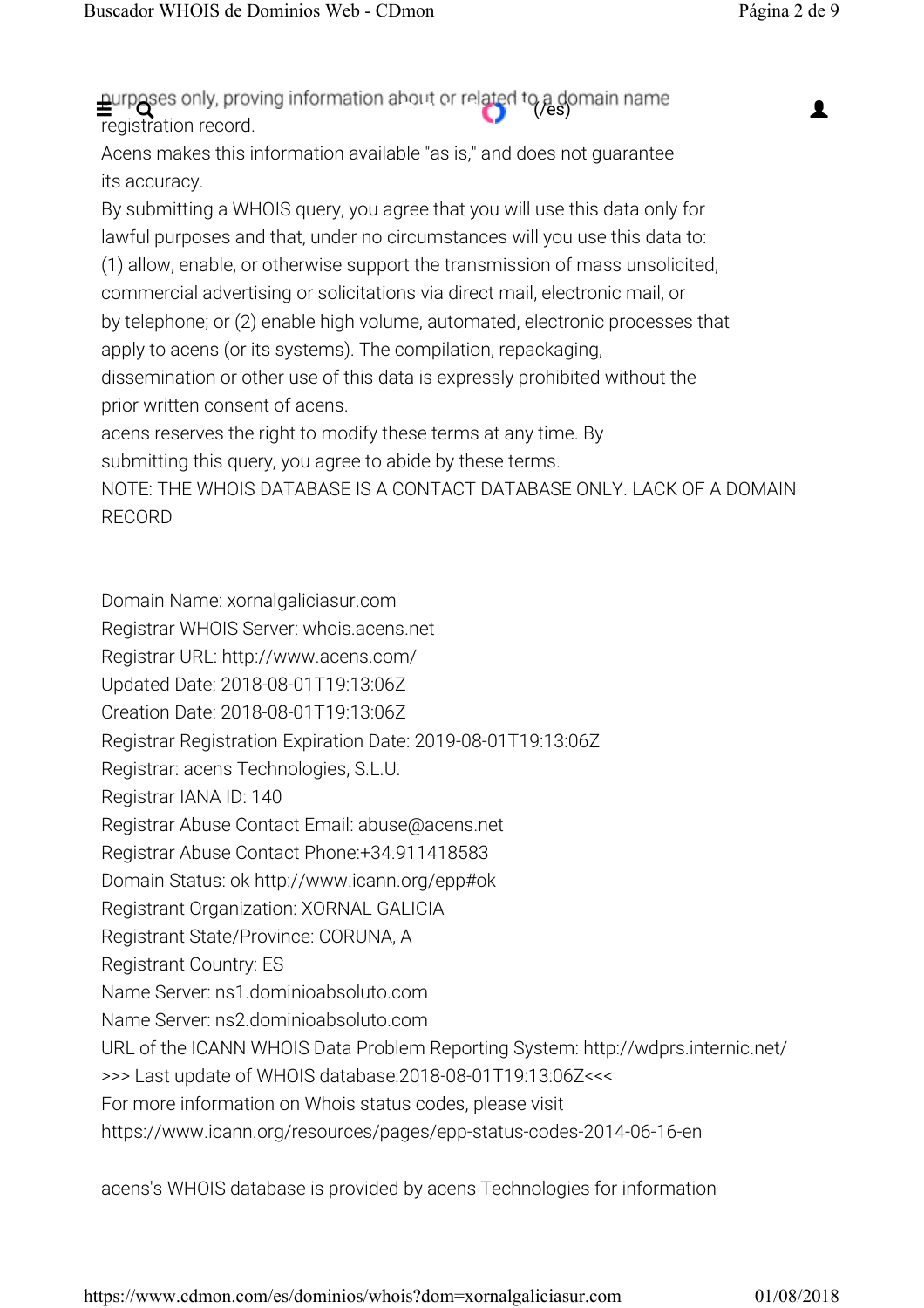registration record. Acens makes this information available "as is," and does not guarantee its accuracy. By submitting a WHOIS query, you agree that you will use this data only for lawful purposes and that, under no circumstances will you use this data to: (1) allow, enable, or otherwise support the transmission of mass unsolicited, commercial advertising or solicitations via direct mail, electronic mail, or by telephone; or (2) enable high volume, automated, electronic processes that apply to acens (or its systems). The compilation, repackaging, dissemination or other use of this data is expressly prohibited without the prior written consent of acens. acens reserves the right to modify these terms at any time. By submitting this query, you agree to abide by these terms. NOTE: THE WHOIS DATABASE IS A CONTACT DATABASE ONLY. LACK OF A DOMAIN RECORD  $\triangleq$ urposes only, proving information about or related to a domain name

#### Ventajas de tener tus dominios en CDmon



Una cuenta de correo gratis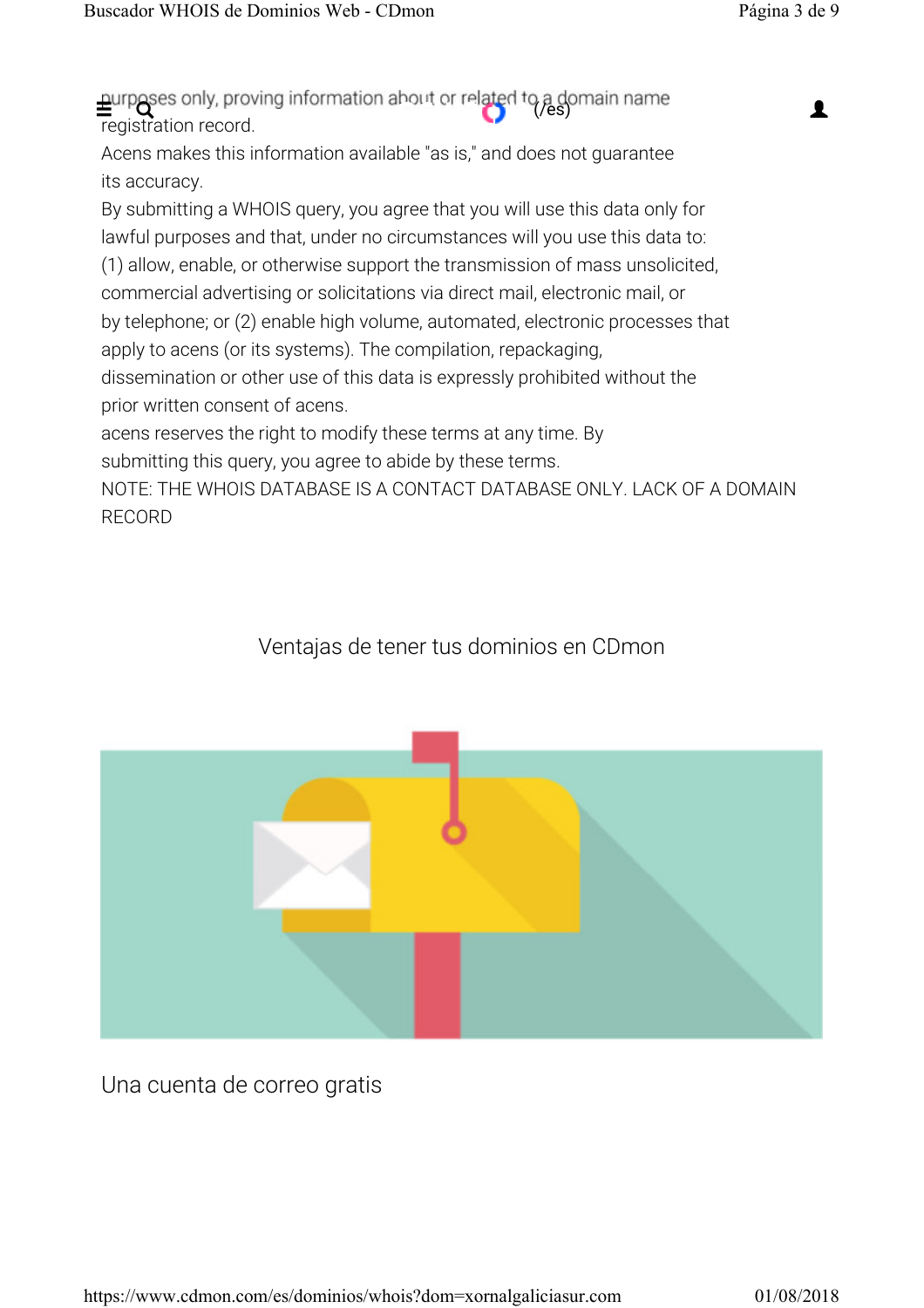con 100 MB de espacio. Muestra una imagen más profesional con tu propia cuenta de correo. Sólopor registrar un dominio, dispones de una guenta de correo personalizada



#### (/es/contactar/) Soporte 24/7/365 (/es/contactar/)

Si tienes dudas y siempre que lo desees, puedes contactar con el equipo técnico de CDmon, a través de la *plataforma de soporte* 

(https://support.cdmon.com/home) o bien por teléfono: 93 567 75 77 - 91 182 27 67.

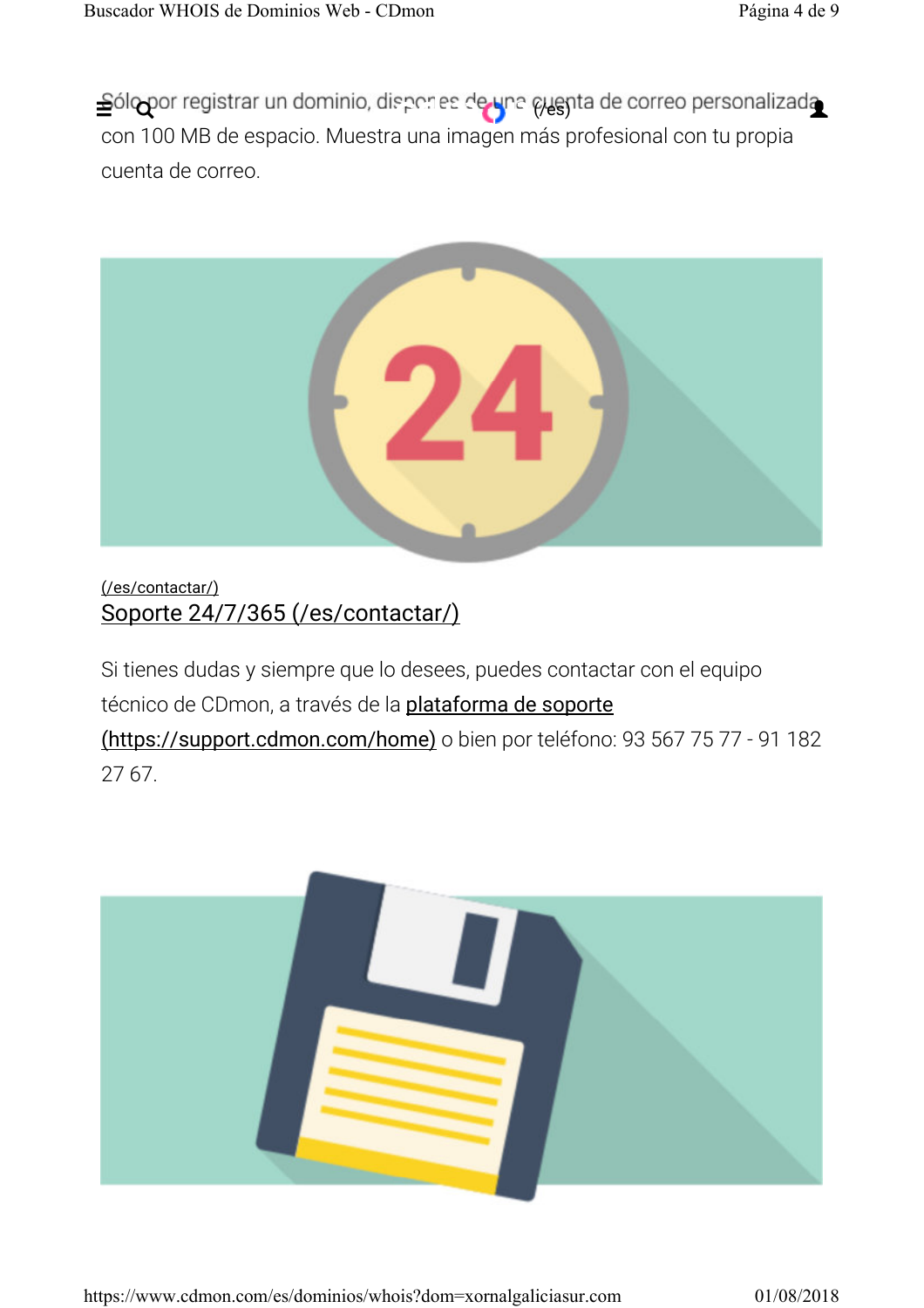$\triangleq$ lic $\sim$ pplan: hosting básico gratis (/es) (/es)  $\triangleq$ 



Con el registro de un dominio, puedes activar gratis un alojamiento web básico, con 10 MB de espacio web y 1 GB de transferencia mensual.



#### (/es/panel-control/) Panel de control intuitivo (/es/panel-control/)

El Panel de control de CDmon está diseñado por nuestro equipo de desarrolladores. Es fácil de usar, muy intuitivo y en constante mejora gracias a las aportaciones de los usuarios.

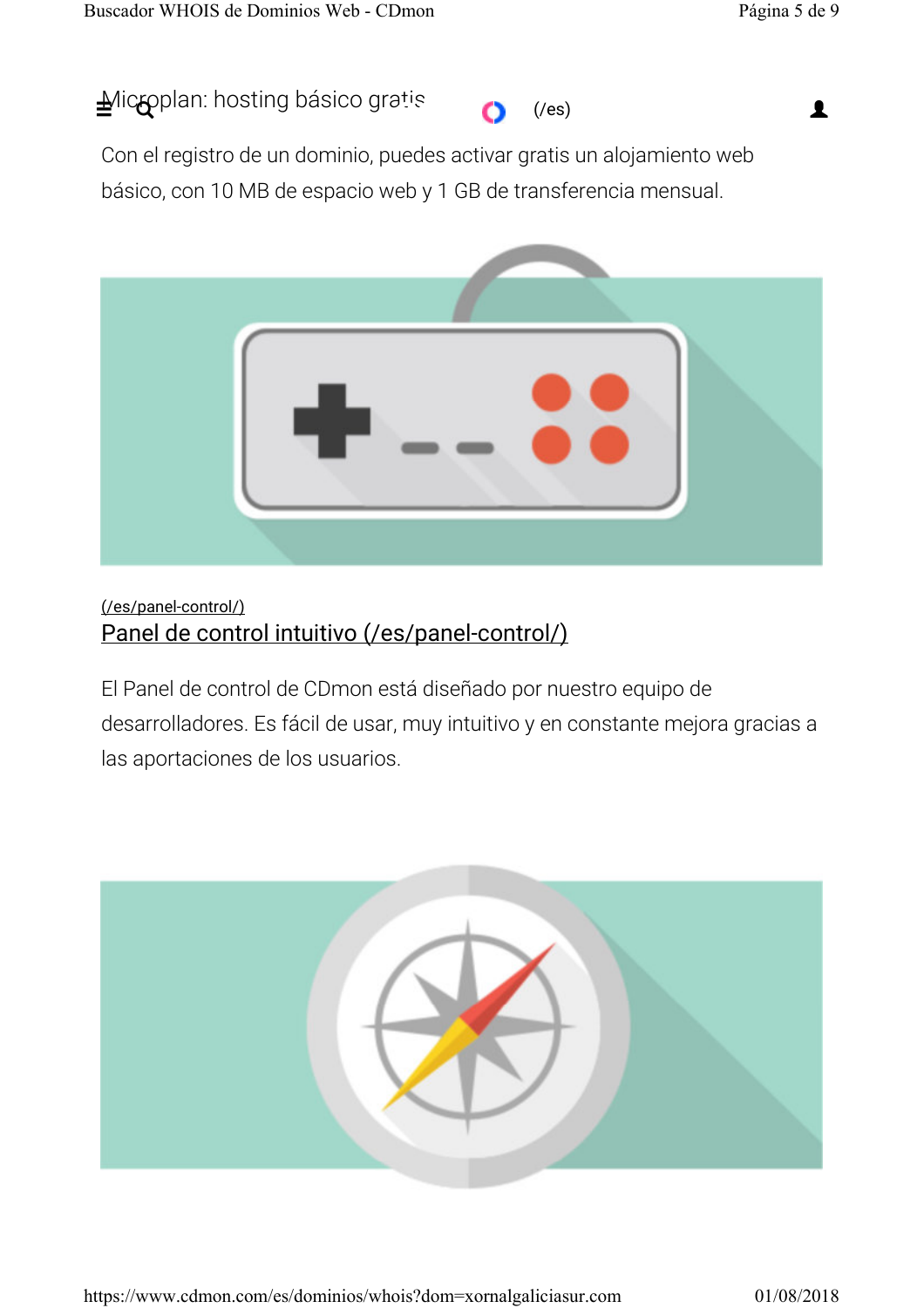



En CDmon, las redirecciones y la gestión de DNS son gratuitas. Además, no necesitas comprar un alojamiento web para poder utilizar este servicio.



Descuentos por volumen en dominios

A partir del sexto registro, el precio de los dominios es más bajo. Descubre todos los descuentos por volumen al comprar o registrar un nuevo nombre de dominio.

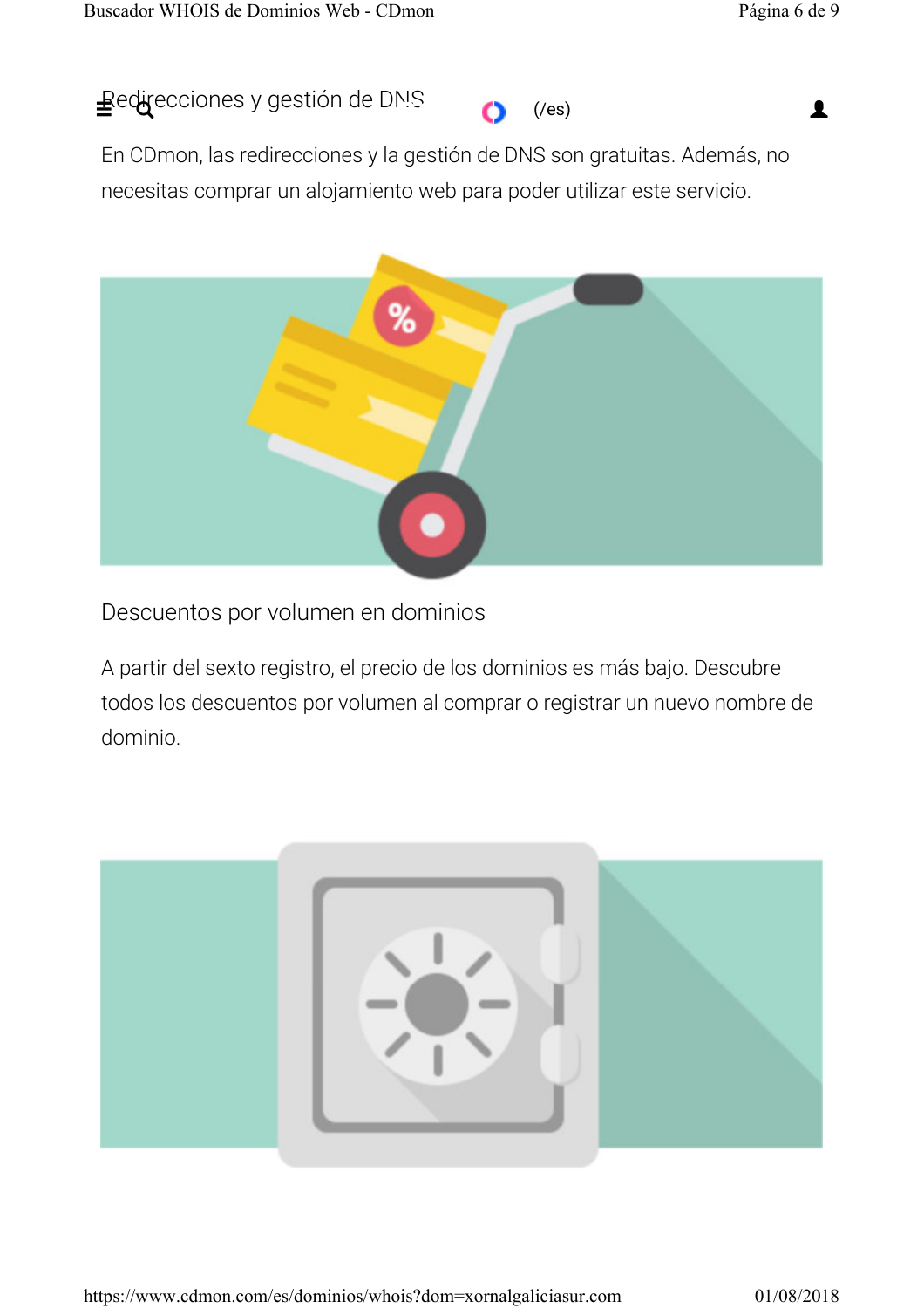## $\mathbf{\underline{\underline{\underline{\mathsf{\mathsf{A}}}}}}$  (*Vhojs gratuito: datos personales privados*  $\mathsf{C}_\mathsf{res}$ )

Con el servicio gratuito del Whois privado, en CDmon te damos la opción de ocultar los datos personales que hayas asociado a tu nombre de dominio.



Facilidades de renovación

No te preocupes por la caducidad de tu dominio web. Puedes activar la renovación automática y de esa manera evitarás que tu dominio caduque y no tendrás penalizaciones al renovarlo.



Disponemos de atención telefónica **24/7**

(+34) 93 567 75 77 (tel:+34935677577)

## (+34) 91 182 27 67 (tel:+34911822767)

https://www.cdmon.com/es/dominios/whois?dom=xornalgaliciasur.com 01/08/2018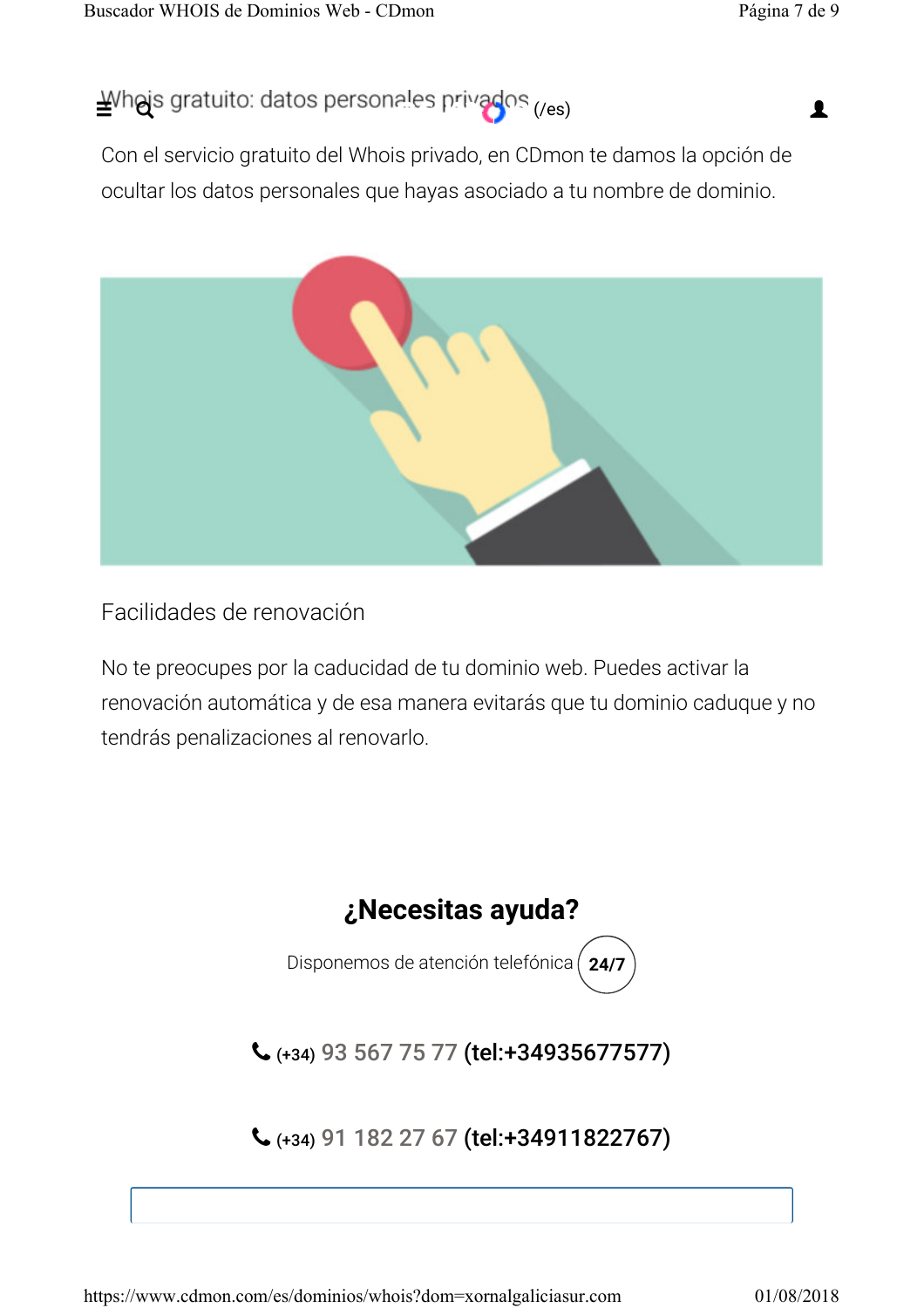

 $\equiv$  |Q ? Soporte (https://support.cdmon.com) | 1

#### Dominios

Registrar | Comprar dominio (/es/dominios/registrar-dominios) Precios y descuentos por volumen (/es/precios-descuentos-dominios) Transferir dominio (/es/dominios/transferir-dominios) Precio de dominio (/es/dominios/registrar-dominios) Buscador whois (/es/dominios/whois)

#### **Hosting**

Hosting Linux (/es/hosting/hosting-web) Características unihost (/es/hosting/hosting-web#caracteristicas) Hosting páginas web (/es/hosting/hosting-web#descuento) Hosting para correo (/es/hosting/correo) Plataforma de pruebas LAMP (/es/hosting/hosting-de-prueba)

#### Servidores

Servidor virtual administrado (/es/servidores/virtual-up) Servidor dedicado administrado (/es/servidores/servidores-dedicadosadministrados)

#### CMS

Alojamiento blog WordPress (/es/hosting-cms) Alojamiento CMS Joomla (/es/hosting-cms) Alojamiento e-learning Moodle (/es/hosting-cms) Alojamiento tienda PrestaShop (/es/hosting-cms)

Más servicios Gratis en CDmon (/es/servicios-gratis) Apps para webmaster (/es/apps-webmasters) Panel de control (/es/panel-control) Catálogo de productos (/es/catalogo-productos) SSL (/es/ssl)

> Empresa La empresa (/es/la-empresa) Blog (/es/blog)

https://www.cdmon.com/es/dominios/whois?dom=xornalgaliciasur.com 01/08/2018